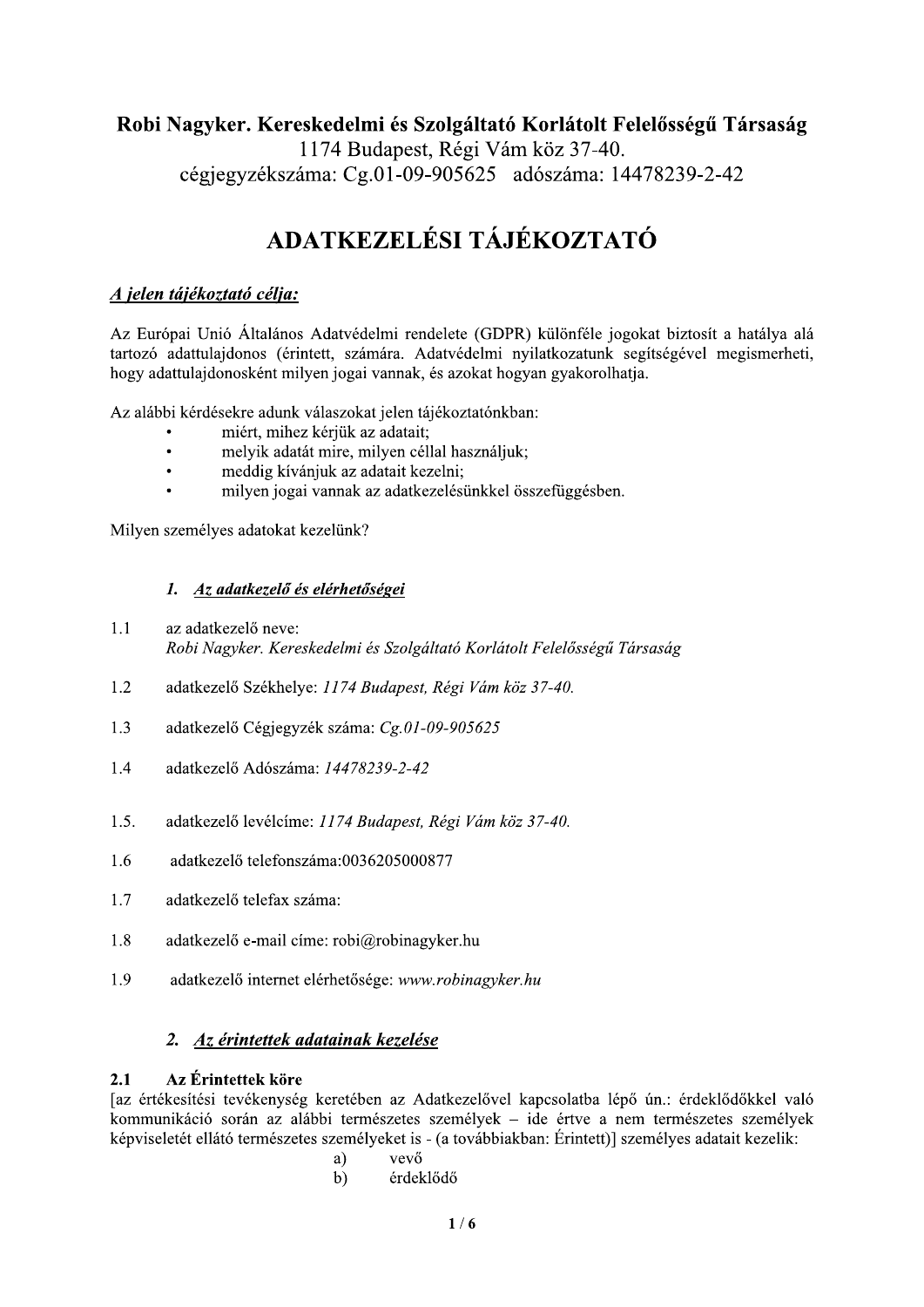### $2.2^{\circ}$ A kezelt adatok köre

Az Adatkezelő az általa értékesített termékek (továbbiakban árucikkek) értékesítése, illetőleg az értékesítés előkészítése során, továbbá az értékesítési tevékenység keretében az Adatkezelővel kapcsolatba lépő ún.: érdeklődőkkel való kommunikáció során az alábbi adatcsoportokba tartozó adatokat kezel az Érintettekről:

- kapcsolattartáshoz szükséges adatok (név, email cím, telefonszám) a)
- $b)$ szerződéskötéshez és teljesítéshez szükséges adatok (név, - szükség szerint születési név -, születési hely, idő, anyja neve, személyi igazolvány száma, adóazonosító jel, lakcím számlázási/teljesítési cím)

Az érdeklődőkkel történő kapcsolatfelvétel során kezelt adatok körét az Adatkezelő honlapján, illetve az Adatkezelő facebook oldalán található nyomtatványok tartalmazzák. A vevőkkel történő szerződéskötéshez, illetve a megkötött szerződés teljesítéséhez szükséges adatok pontos körét az ún.: vevői adatlap, illetve a megkötésre kerülő szerződés, valamint a szerződés teljesítése során keletkezett egyéb dokumentumok tartalmazzák.

#### $2.3$ Az adatkezelés céljai

Az Adatkezelő a 2.2. pontban meghatározott adatokat a következő célokból kezeli:

- az érdeklődőkkel való kapcsolattartás céljából (2.2.a és 2.2.b) a)
- az érdeklődők és ügyfelek reklámcélú megkeresése céljából (2.2.a)  $b)$
- az Adatkezelő piackutatási igényeinek teljesítése céljából (2.2.a)  $\mathbf{c}$ )
- az értékesítés teljesíthetősége céljából (2.2.b)  $\mathbf{d}$
- az értékesített árucikkel kapcsolatos panaszok kivizsgálása céljából (2.2.b)  $e)$
- f) az adó és számviteli kötelezettségek teljesítése céljából (2.2.b)
- az Adatkezelő jogszabályi kötelezettségeinek teljesítése céljából (2.2.a és  $g)$  $2.2.b$
- az árucikkek értékesítéséhez kapcsolódó szolgáltatások minőség ellenőrzése  $h)$ érdekében  $(2.2.a$  és  $2.2.b)$
- $i)$ az informatikai rendszer technikai fejlesztése érdekében (2.2.a és 2.2.b)
- j) Adatkezelő jogos érdeke (2.2.a és 2.2.b)

### $2.4$ Az adatkezelés jogalapjai

Az Adatkezelő a 2.2. pontban meghatározott személyes adatokat elsődlegesen szerződés megkötésének előkészítése, illetve szerződés teljesítése jogcímén kezeli. Az ettől eltérő esetekben jelen Tájékoztató megjelöli az adott jogcím alapján kezelt adatcsoporto(ka)t.

### Az árucikkek értékesítésére irányuló szerződés megkötésének előkészítése, a szerződés  $2.4.1$ teliesítése

Az Adatkezelő a vevői adatlap kitöltése során megadott személyes adatokat az ingó adásvételi szerződés megkötésének előkészítése, és a szerződés teljesítése céljából, beleértve a szerződésből jogok, követelések érvényesítését, jogi igények előterjesztését és a kapcsolódó eredő szavatossági/jótállási kötelezettségek teljesítését is, kezeli.

A fenti cél elérése érdekében az Adatkezelő különösen:

· a törvényi előírásoknak és a felek szándékának megfelelő adásvételi szerződés előkészítése, valamint a kapcsolódó egyéb dokumentumok összeállítása során használja az Adatkezelő az szerződés követően felmerülő átadott adatokat.  $\mathbf{A}$ teljesítését panaszügyek (szavatosság/jótállás) kivizsgálása során a bejelentő személyének azonosítása és a bejelentés jogszerűsége tisztázása érdekében használja fel a rendelkezésre álló adatokat az Adatkezelő.

Tekintettel arra, hogy a fenti személyes adatok szolgáltatása nélkül az Adatkezelő a szerződéskötést előkészíteni, a szerződést megkötni, illetőleg teljesíteni nem tudja, az Érintett köteles a fenti célok eléréséhez szükséges személyes adatokat az Adatkezelő részére megadni. Az adatszolgáltatás elmaradása esetén az Adatkezelő jogosult az Érintettel történő szerződéskötést, illetőleg a szerződés teljesítését megtagadni.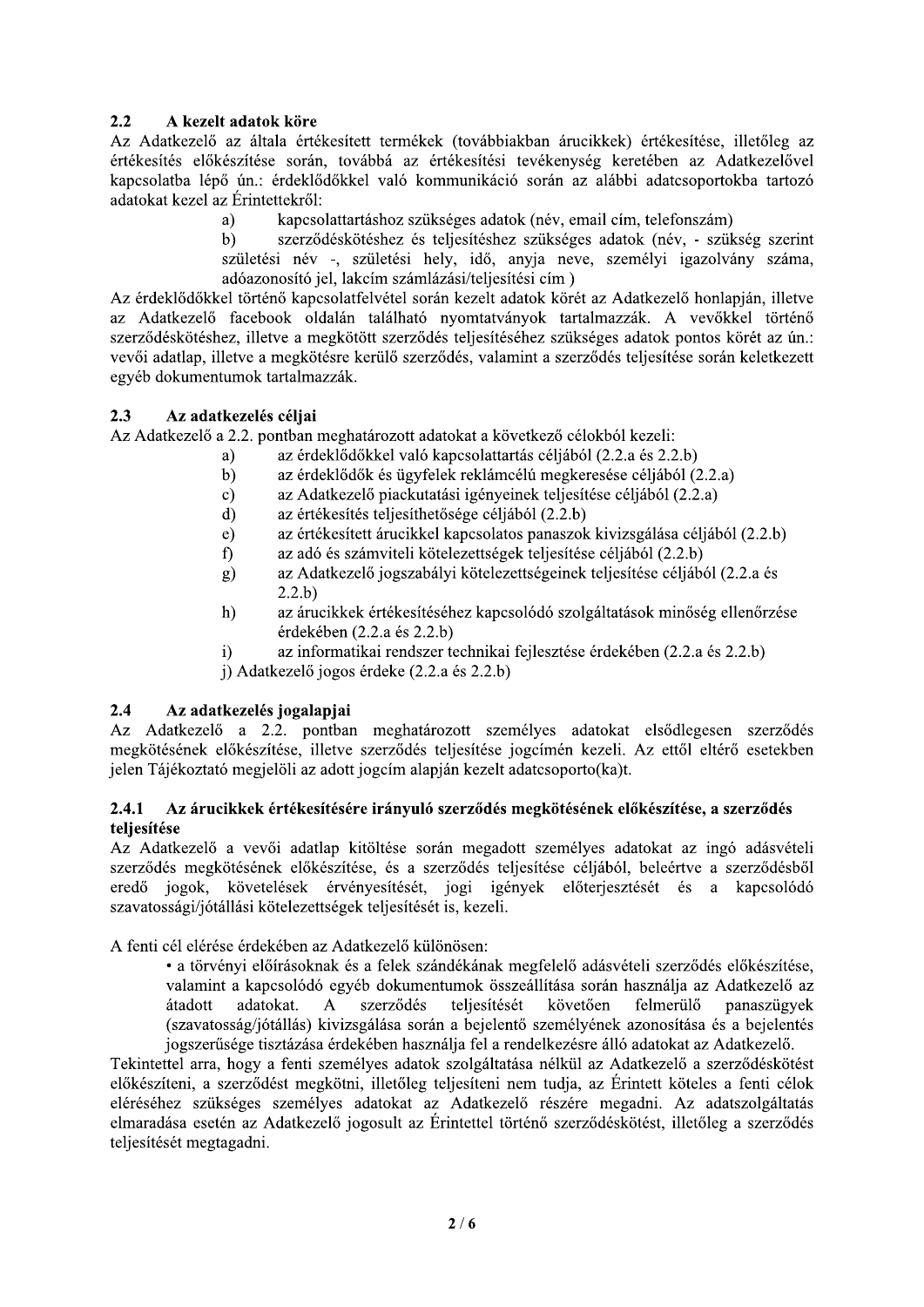### $2.4.2$ Kötelező adatkezelés

Az Adatkezelő az Érintettek személyes adatait az alábbi jogszabályi kötelezettségek teljesítése céliából, az alábbi időtartamban kezeli:

| $\bullet$ | Szt. 169. $\S$ (2) bekezdés                                       | 8 év      |
|-----------|-------------------------------------------------------------------|-----------|
| ٠         | Art. 164. § $(1)$ bek                                             | 5 év      |
| $\bullet$ | Pmtv. 56. $\S$ (2) bek., 57- $\S$ (2)-(3) bek., 58. $\S$ (1) bek. | $8-10$ év |
| $\bullet$ | Pmt. 7-10. $\S$                                                   | $8-10$ év |

### $2.4.3$ Az Adatkezelő jogos érdeke

Az Adatkezelő az Érintettek e pontban meghatározott személyes adatait az alábbi jogos érdekek alapián kezeli:

Az Adatkezelő a 2.2.a és 2.2.b pontban meghatározott adatokat, jogsértések, bűncselekmények tisztázása, felderítése, ezekkel kapcsolatos bejelentések megtétele, továbbá a Bankcsoporton belüli adatátadás biztosítása érdekében kezeli jogos érdek keretében.

### 2.4.4 Az Érintett hozzájárulása

 $\mathbf{d}$ 

A 2.2.a pont szerinti személyes adatok kezelése az Érintett hozzájárulása (önkéntes, konkrét és megfelelő tájékoztatáson alapuló és egyértelmű akaratnyilvánítása) alapján történik. A hozzájárulás megadható

- $a)$ a honlapon történő regisztráció során, vagy
- $b)$ a jelen Tájékoztatóhoz csatolt külön nyilatkozatban.

A 2.2.b pont szerinti személyes adatok kezelése az Érintett hozzájárulása (önkéntes, konkrét és megfelelő tájékoztatáson alapuló és egyértelmű akaratnyilvánítása) mellett, a felek közötti szerződés teljesítése, valamint az Adatkezelőre vonatkozó jogszabályi kötelezettségek teljesítése alapján történik. A hozzájárulás megadható

a megkötésre kerülő Szerződés érdekében az érintett által kitöltött  $\mathbf{c}$ )

megrendelésben, vagy a megkötésre kerülő szerződésben, vagy

a jelen Tájékoztatóhoz csatolt külön nyilatkozatban.

A hozzájárulás megadása önkéntes, és az Érintett jogosult arra, hogy a hozzájárulását bármikor, korlátozás nélkül az Adatkezelőnek címzett értesítéssel visszavonja. Az értesítést az Érintett a jelen Tájékoztató 1. pontja szerinti kapcsolattartási címek bármelyikére megküldheti.

A hozzájárulás visszavonása az Érintettre nézve nem jár következményekkel. A hozzájárulás visszavonása azonban nem érinti a visszavonás előtti, - a hozzájárulás alapján végrehajtott adatkezelés jogszerűségét.

A nem kizárólag hozzájáruláson alapuló adatkezelések esetében az Adatkezelő a további jogalapok teljesítéséig jogosult kezelni az Érintett által megadott adatokat.

### 2.5 Az Adatkezelő nem végez automatizált döntéshozatalt, profilalkotást.

### 3. A SZEMÉLYES ADATOK CÍMZETTJEI

Az Adatkezelő az Érintettek személyes adatait - a jogszabályban, illetve az Európai Unió kötelező jogi aktusában meghatározott azon közhatalmi szervek kivételével, akik egyedi ügyben folytatott vizsgálatukhoz igényelnek személyes adatot az Adatkezelőtől - az alábbi harmadik személyek, szervezetek számára továbbítja:

Az Adatkezelő nem továbbítja az adatokat közös adatkezelőnek, vagy más önálló adatkezelőnek.

Az Adatkezelő az alábbi adatfeldolgozókat veszi igénybe:

- Délpesti Könyvelő Iroda Kft.(könyvelő) (2.2.b szerinti adatok; számviteli feladatok);
- B&B WATER 2000 Kft. (2.2.b szerinti adatok; értékesítési rendszer IT üzemeltetése)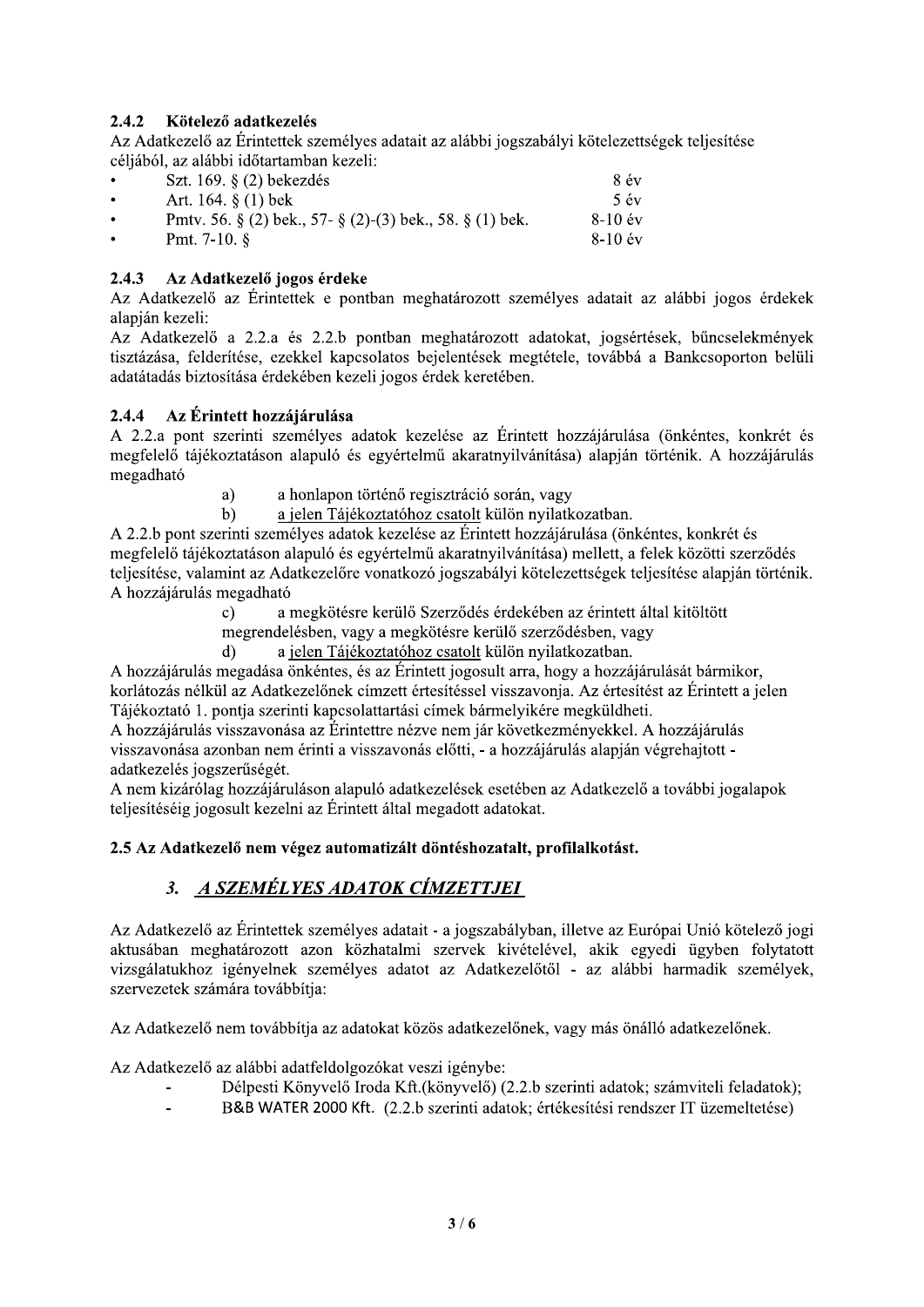# 4. AZ ÉRINTETTEK JOGAI

### $4.1$ Az Érintett hozzáférési joga

Az Érintett kérelmére az Adatkezelő tájékoztatást nyújt arra vonatkozóan, hogy az Érintettnek a személyes adatait kezeli-e és amennyiben igen, úgy a kezelt személyes adatok másolatát és az alábbi információkat bocsátja az Érintett rendelkezésére:

az adatkezelés célja;  $(a)$ 

a kezelt személyes adatok kategóriái;  $(b)$ 

azon címzettek vagy címzettek kategóriái, akikkel az Adatkezelő az Érintett  $(c)$ személyes adatait közölte vagy közölni fogja;

a személyes adatok tárolásának tervezett időtartama, vagy ha ez nem lehetséges, ezen  $(d)$ időtartam meghatározásának szempontjai;

az Érintett azon jogára vonatkozó információ, hogy kérelmezheti az Adatkezelőtől a  $(e)$ rá vonatkozó személyes adatok helyesbítését, törlését vagy kezelésének korlátozását, és tiltakozhat az ilyen személyes adatok kezelése ellen;

 $(f)$ a Tájékoztató 4.7 pontja alapján az Adatvédelmi Hatósághoz címzett panasz benyújtásának joga:

a nem az Érintett által szolgáltatott adatok tekintetében, a személyes adatok forrására  $(g)$ vonatkozó információ:

az automatizált döntéshozatal ténye (ha van ilyen), ideértve a profilalkotást is,  $(h)$ valamint az alkalmazott logikára és arra vonatkozó érthető információ, hogy az ilyen adatkezelés milyen jelentőséggel bír, és az érintettre nézve milyen várható következményekkel

jár.

Abban az esetben, amennyiben az Érintett a fenti tájékoztatást több példányban kéri, az Adatkezelő jogosult a többlet példányok elkészítésének adminisztratív költségeivel arányos és ésszerű mértékű díjat felszámítani.

Amennyiben az Érintett jelen pont szerinti hozzáférési joga hátrányosan érinti mások jogait és szabadságait, így különösen mások üzleti titkait, vagy szellemi tulajdonát, az Adatkezelő jogosult az Érintett kérelmének teljesítését szükséges és arányos mértékben megtagadni.

Az Adatkezelő az Érintettől a kérelem teljesítését megelőzően, annak tartalmának pontosítását, a kérelmezett információk illetve adatkezelési tevékenységek pontos megjelölését kérheti.

### $4.2$ A helyesbítéshez való jog

Az Adatkezelő az Érintett kérelmére indokolatlan késedelem nélkül kijavítja vagy kiegészíti az Érintettre vonatkozó pontatlan vagy hiányos adatokat.

Az Adatkezelő az Érintett helyesbítéshez való jogának érvényesítésére irányuló kérelmének teljesítését követően haladéktalanul tájékoztatja azon személyeket, akikkel az Érintett személyes adatait közölte, feltéve, hogy az nem lehetetlen vagy nem igényel az Adatkezelőtől aránytalan erőfeszítést.

### $4.3$ A törléshez való jog ("az elfeledtetéshez való jog")

Az Érintett az alábbi esetekben jogosult a rá vonatkozó személyes adatok indokolatlan késedelem nélküli törlését kezdeményezni:

- a személyes adatokra már nincs szükség abból a célból, amelyből azokat az a) Adatkezelő gyűjtötte vagy más módon kezelte;
- az Érintett visszavonja a Tájékoztató 2.4.4. hozzájárulását, feltéve, hogy az  $b)$ Adatkezelő által megvalósítandó adatkezelésnek nincs más jogalapja;
- az Érintett a Tájékoztató 4.6. pontja alapján tiltakozik az adatkezelés ellen, és nincs  $c)$ elsőbbséget élvező jogszerű ok az adatkezelésre,
- az Érintett a Tájékoztató 4.6. alapján tiltakozik az adatkezelés ellen;  $\mathbf{d}$
- az Érintett személyes adatait az Adatkezelő jogellenesen kezelte;  $e)$
- a magyar vagy Európai Uniós jogszabály által az Adatkezelőre előírt kötelezettség f) teljesítése érdekében a személyes adatokat az Adatkezelőnek törölnie kell; vagy
- a közvetlenül gyermekeknek kínált, információs társadalommal összefüggő  $g)$ szolgáltatások kínálásával kapcsolatban került sor az adatgyűjtésre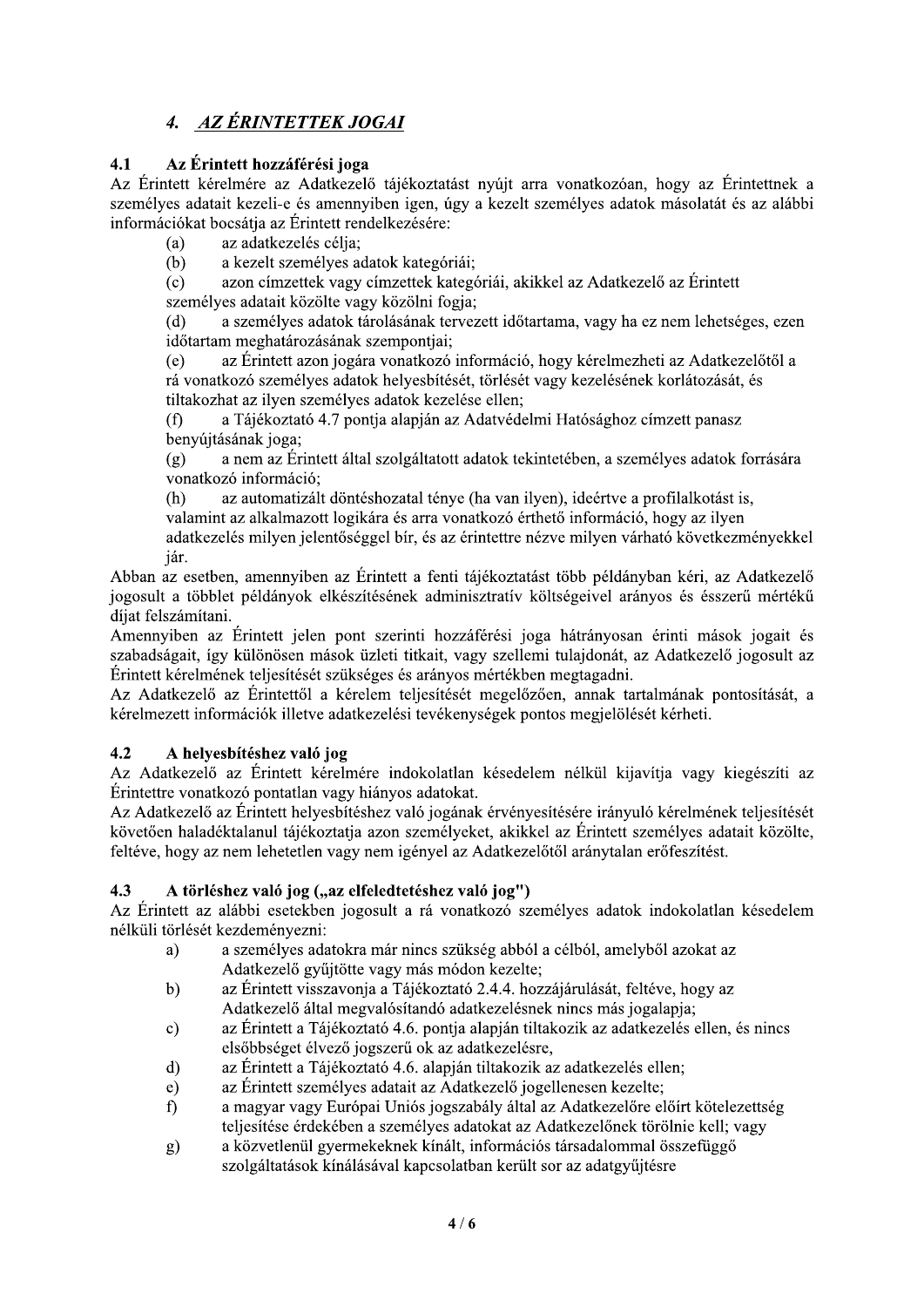Az Adatkezelő az Érintett törléshez való jogának érvényesítésére irányuló kérelmének teljesítését követően haladéktalanul tájékoztatja azon személyeket, akikkel az Érintett személyes adatait közölte, feltéve, hogy az nem lehetetlen vagy nem igényel az Adatkezelőtől aránytalan erőfeszítést.

Az Adatkezelő nem köteles a személyes adatok törlésére abban az esetben, ha az adatkezelés szükséges:

- a véleménynyilvánítás szabadságához és a tájékozódáshoz való jog gyakorlásához;  $(a)$
- a magyar vagy Európai Uniós jogszabály által az Adatkezelőre telepített személyes  $(b)$ adatok kezelésére irányuló kötelezettség teljesítéséhez;
- közérdekből vagy az Adatkezelőre ruházott közhatalmi jogosítvány gyakorlása  $(c)$ keretében végzett feladat végrehajtásához:
- a népegészségügy területét érintő közérdek megvalósításához;  $(d)$
- közérdekű archiválás céljából, tudományos és történelmi kutatási célból vagy  $(e)$ statisztikai célból, feltéve, hogy az Érintett elfeledtetéshez való jogának gyakorlása következtében valószínűsíthetően lehetetlenné vagy komolyan veszélyeztetetté válna az adatkezelés:
- jogi jgények előterjesztéséhez, érvényesítéséhez, illetve védelméhez.  $(f)$

### Az adatkezelés korlátozásához való jog  $4.4$

Az Érintett jogosult arra, hogy kérésére az Adatkezelő korlátozza az adatkezelést, ha az alábbiak valamelvike teliesül:

- $a)$ az Érintett vitatja a személyes adatok pontosságát, ez esetben a korlátozás arra az időtartamra vonatkozik, amely lehetővé teszi, hogy az Adatkezelő ellenőrizze a személyes adatok pontosságát;
- az adatkezelés jogellenes, és az Érintett ellenzi az adatok törlését, és ehelyett kéri azok  $b)$ felhasználásának korlátozását;
- az Adatkezelőnek már nincs szüksége a személyes adatokra adatkezelés céljából, de  $\mathbf{c})$ az Érintett igényli azokat jogi igények előterjesztéséhez, érvényesítéséhez vagy védelméhez: vagy
- $d)$ az Érintett tiltakozott az adatkezelés ellen; ez esetben a korlátozás arra az időtartamra vonatkozik, amíg megállapításra nem kerül, hogy az adatkezelő jogos indokai elsőbbséget élveznek-e az érintett jogos indokával szemben.

Ha az adatkezelés a fentiek szerint korlátozás alá esik, az ilyen személyes adatokat a tárolás kivételével csak az Érintett hozzájárulásával, vagy jogi igények előterjesztéséhez, érvényesítéséhez vagy védelméhez, vagy más természetes vagy jogi személy jogainak védelme érdekében, vagy az Európai Unió, illetve valamely tagállam fontos közérdekéből lehet kezelni.

Az Adatkezelő az adatkezelés korlátozásának feloldásáról az Érintettet előzetesen tájékoztatja.

Az Adatkezelő az Érintett korlátozásához való jogának érvényesítésére irányuló kérelmének teljesítését követően haladéktalanul tájékoztatja azon személyeket, akikkel az Érintett személyes adatait közölte, feltéve, hogy az nem lehetetlen vagy nem igényel az Adatkezelőtől aránytalan erőfeszítést.

#### $4.5$ Az adathordozhatósághoz való jog

Az Érintett bármikor kérheti, hogy az Adatkezelő a Tájékoztató 2.4.1. pontja szerinti hozzájárulás alapján, vagy a 2.4.1. pontjában meghatározott szerződéses jogalapon kezelt személyes adatait tagolt, széles körben használt, géppel olvasható formátumban bocsássa rendelkezésre.

Amennyiben az egyébként technikailag megyalósítható, az Adatkezelő az Érintett kérésére a személyes adatokat közvetlenül egy másik, az Érintett kérelmében megjelölt adatkezelő részére továbbítja. A jelen pont szerinti adathordozhatósághoz való jog nem teremt kötelezettséget arra vonatkozóan, hogy az adatkezelők egymással műszakilag kompatibilis adatkezelő rendszereket vezessenek be vagy tartsanak fenn.

Abban az esetben, amennyiben az Érintett adathordozhatósághoz való joga hátrányosan érinti mások jogait és szabadságait, így különösen mások üzleti titkait, vagy szellemi tulajdonát, az Adatkezelő jogosult az Érintett kérelmének teljesítését szükséges mértékben megtagadni.